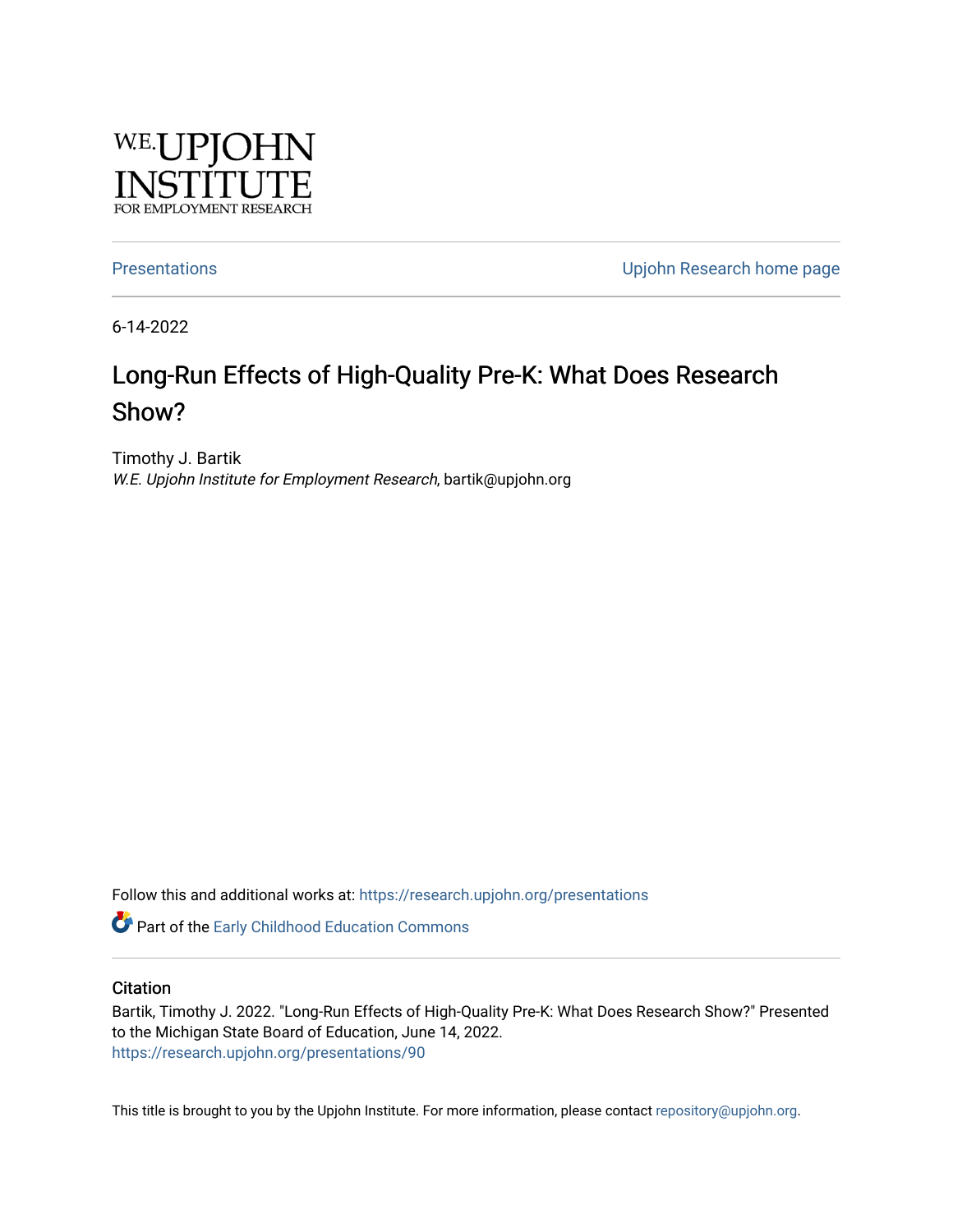# **Long-Run Effects of High-Quality Pre-K: What Does Research Show?**

Tim Bartik W.E. Upjohn Institute for Employment Research

Presentation to Michigan State Board of Education June 14, 2022

W.E.UPJOHN *A*PLOYMENT RESEARCH

Based in part on Bartik's book: *From Preschool to Prosperity* Available for free download at Upjohn website: [Here](https://research.upjohn.org/up_press/228/)

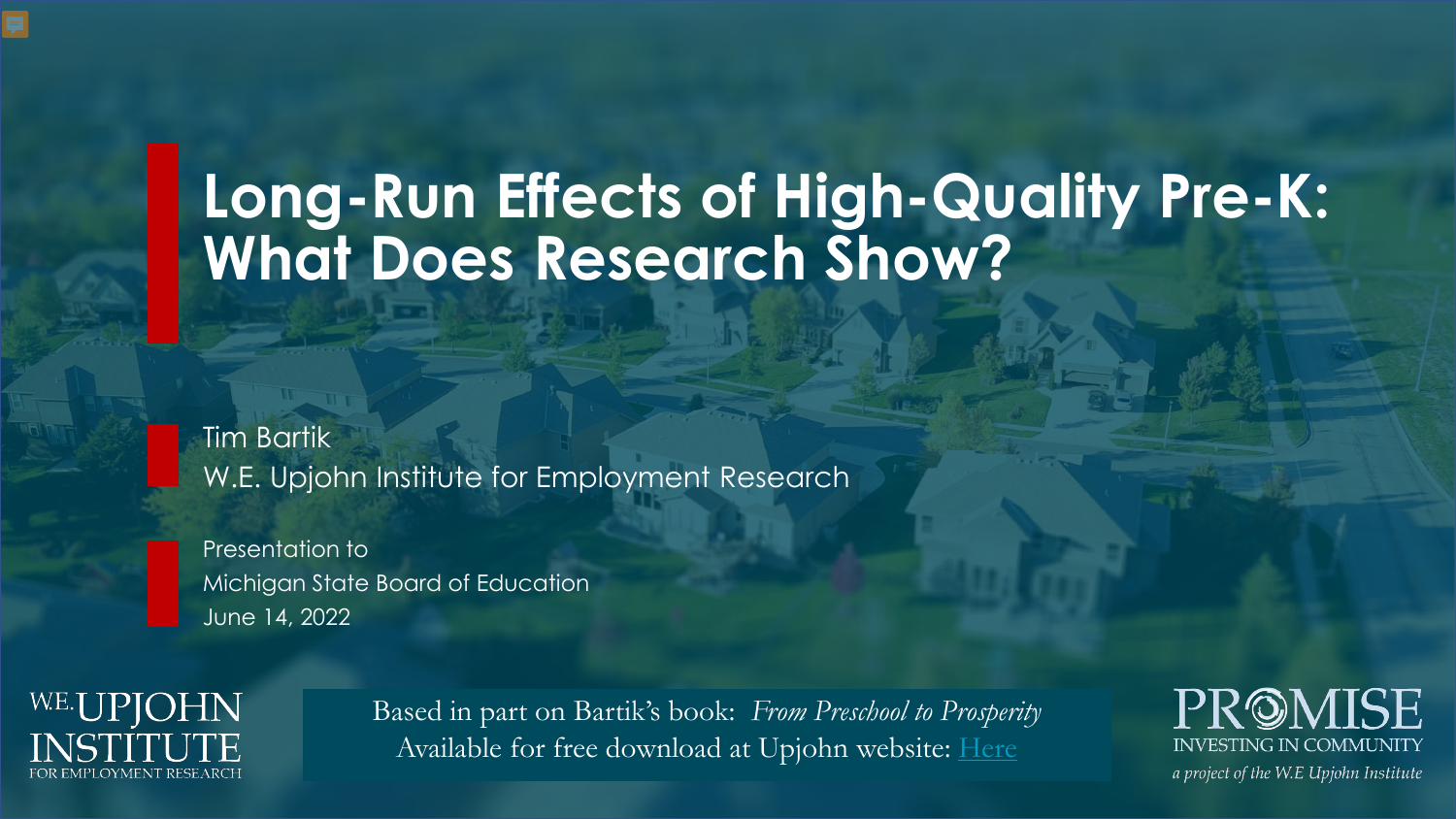## **What is the research consensus on pre-K?**

- **Recent Tennessee study:** the state's pre-K program as of 6th grade had zero or negative effects on test scores and behavior.
- **Recent Boston study:** Boston Public Schools' pre-K program increases high school grad rates by 6 percentage points, college grad rates by 5 percentage points.
- **Can these studies be reconciled with each other and with the broader research literature?** Yes. There is a broad research consensus that **high-quality** pre-K programs have large **long-run effects** on "authentic" adult outcomes: increased adult earnings, increased educational attainment, reduced crime.



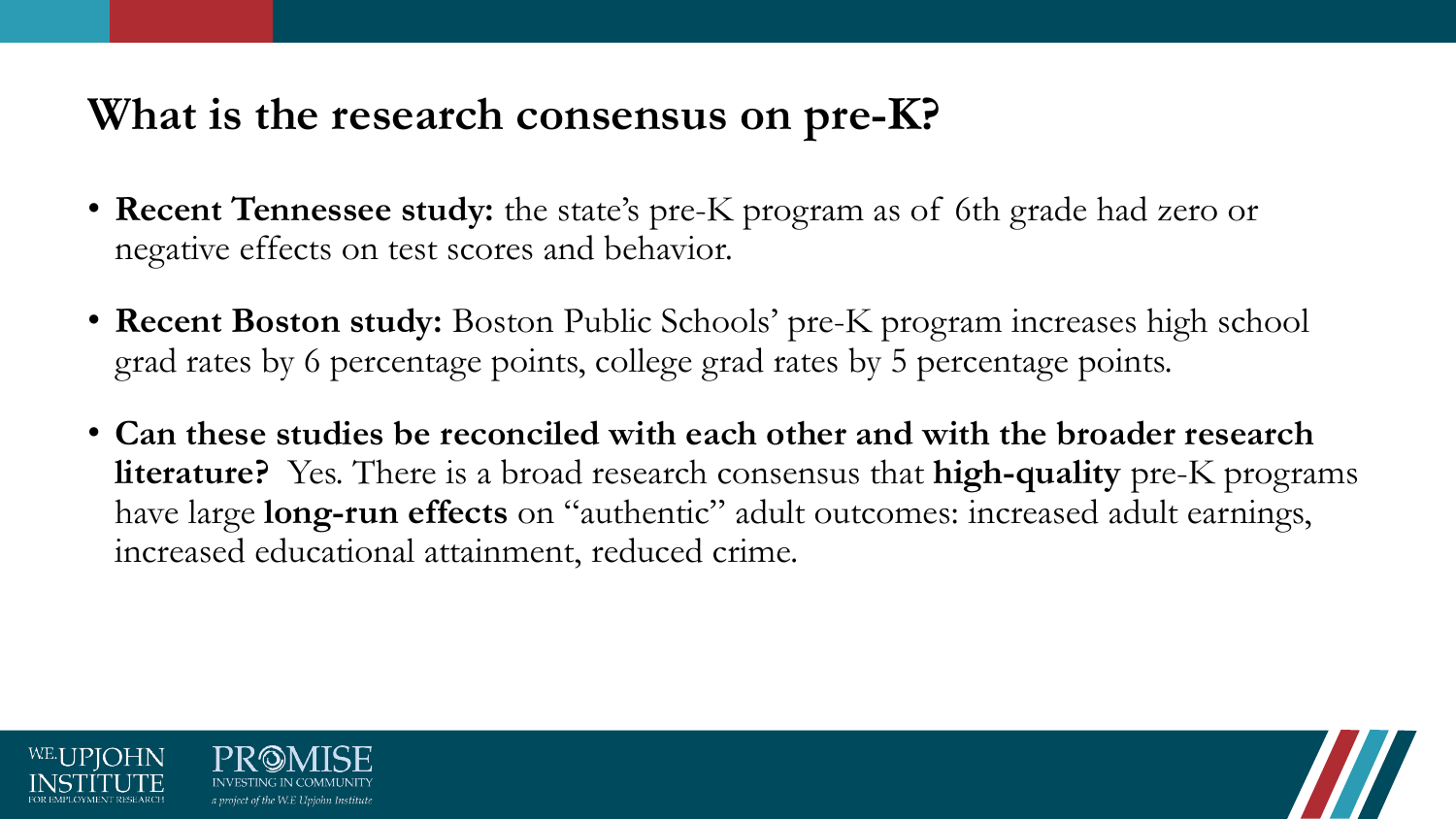### High-quality pre-K programs often show fading & then recovery

#### Test scores generally underpredict the actual long-run earnings effects of high-quality pre-K programs.

Predicted Percentage Effects on Adult Earnings based on Outcomes at Various Times



SOURCE: Bartik's calculations, based on research described in text and notes, 2014



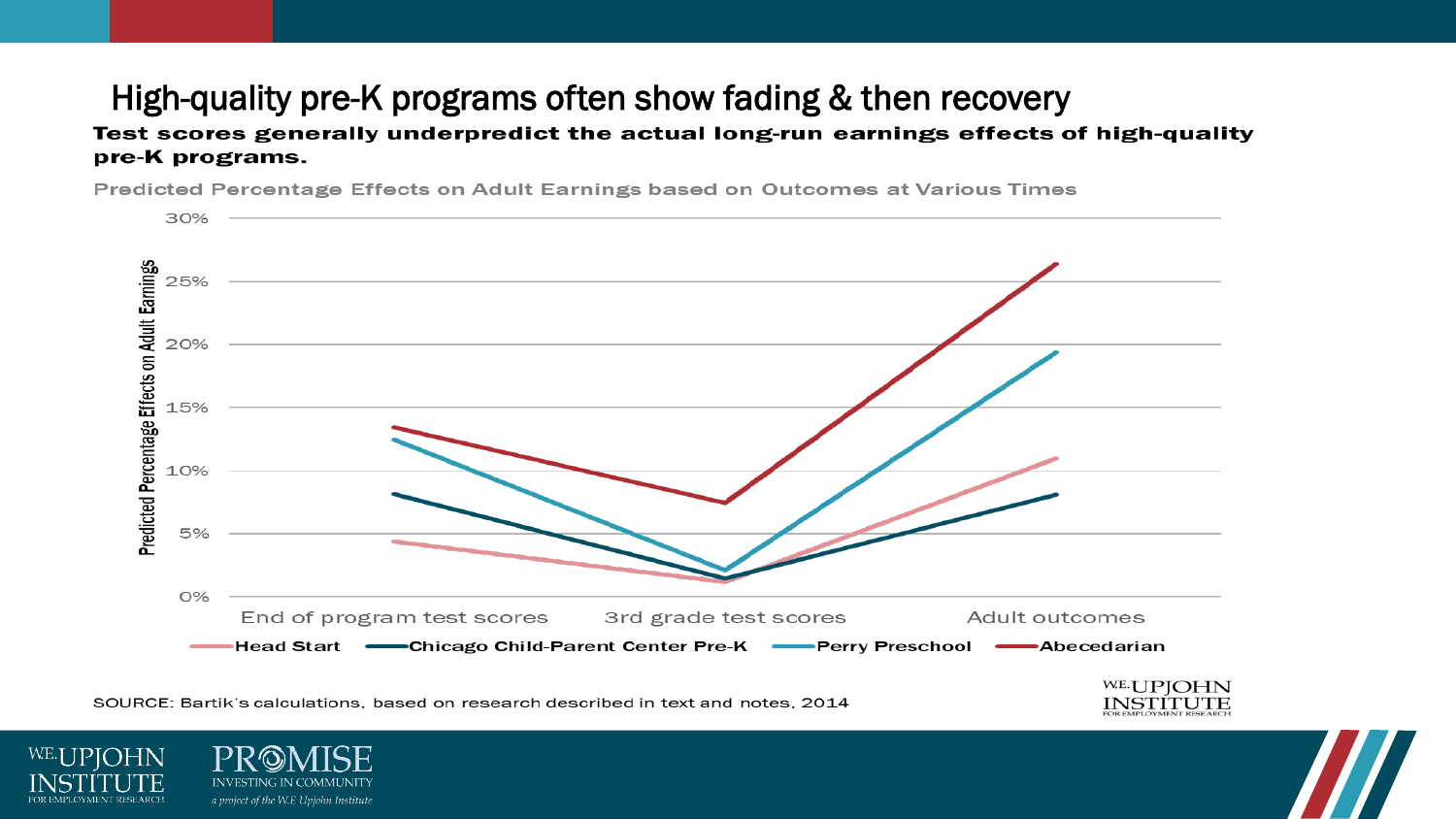# **How to explain fading & recovery of pre-K effects**

- **Soft skills are an important part of pre-K effects.** Pre-K affects both "hard skills" (literacy, math) & "soft skills" (social skills, such as getting along with peers, teachers)
- **"Skills beget skills" (quote from Nobel Prize**–**winning economist James Heckman).** Child who learns both hard skills & soft skills in pre-K does better in kindergarten, and gets more skills, and so on through higher grades. This may be particularly true for soft skills.
- **Soft skills very important for adult success.** For example, a worker will be more successful if better able to deal with coworkers, customers, and supervisors.

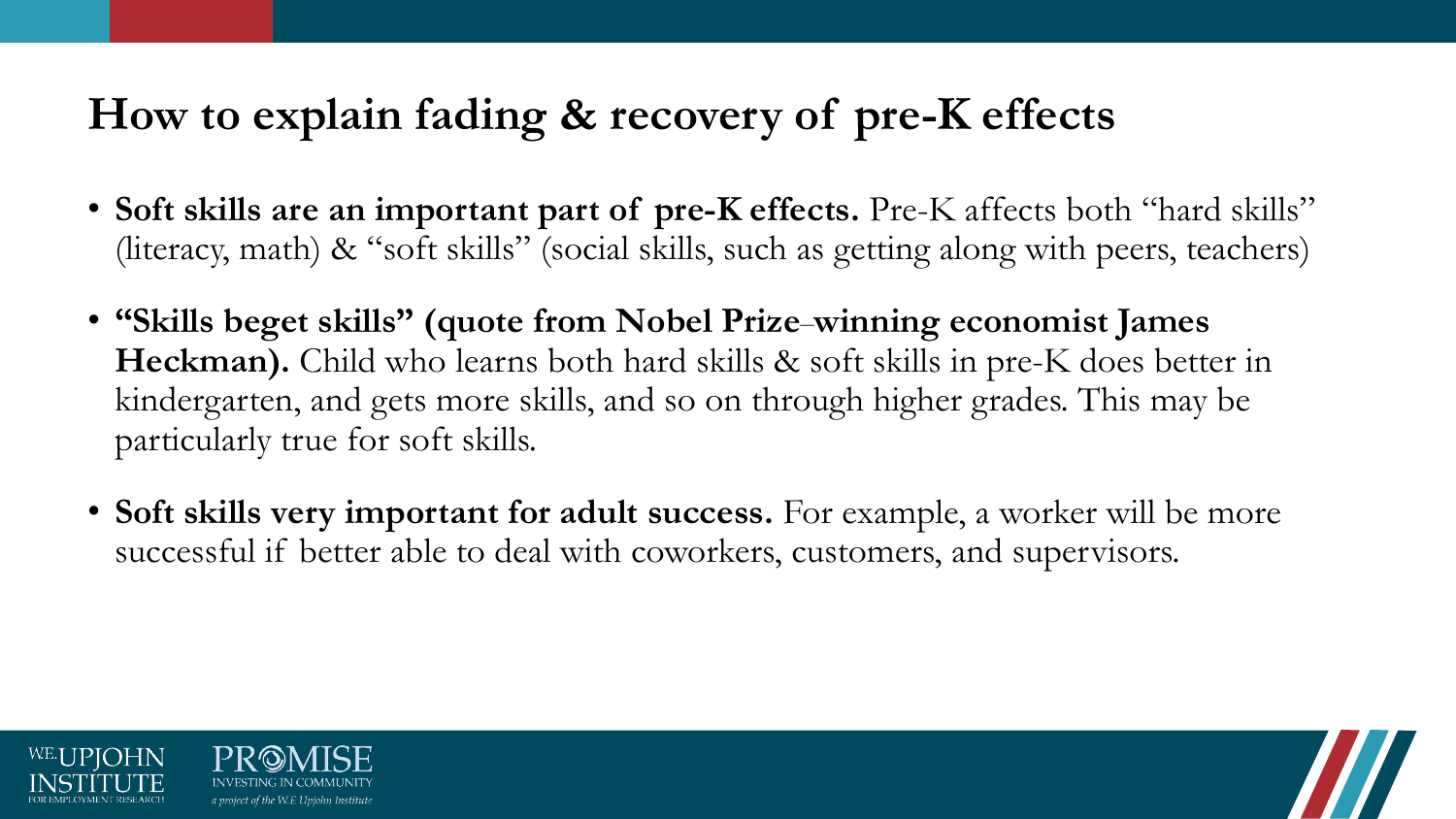# **Other research findings**

- **Quality matters.** Programs with long-run success are all high-quality.
- **Pre-K has intergenerational benefits:** The children of former child participants in pre-K also do better – benefits of pre-K are passed on.
- **Pre-K & K-12 investments are synergistic:** More \$ for pre-K has higher returns when K-12 is well funded, and vice versa.
- **Pre-K has similar adult benefits for children from low-income & middle-class families.** But greater % benefits for low-income.
- **Universal programs are more effective than targeted programs.** Due to peer effects? Parent pressures for quality? Greater political support?



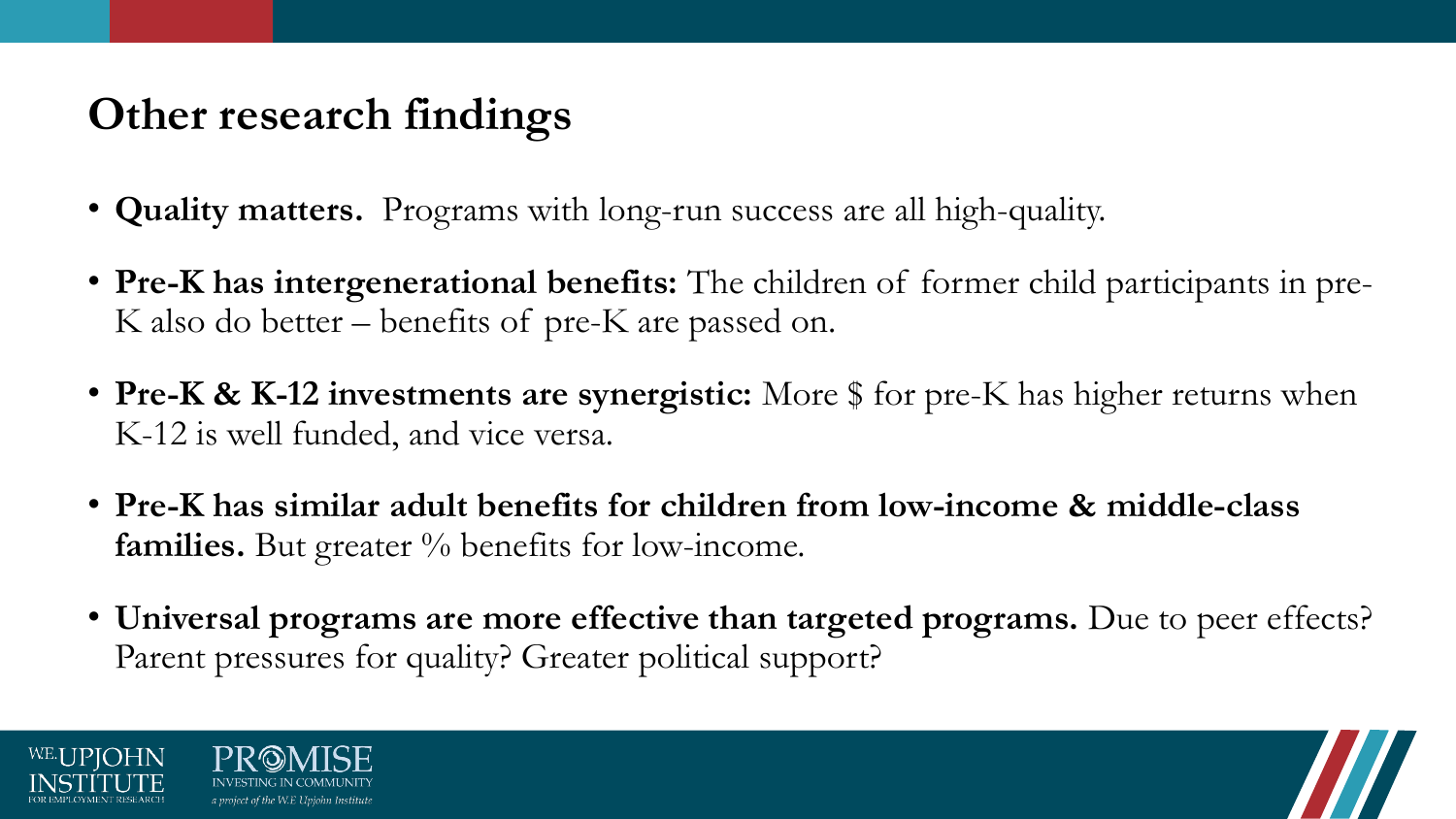#### **Why did Boston's program have long-run effects? High quality of program**

- **Reminder of key evaluation findings:** Boston's preschool program increased high school graduation rates and college graduation rates, by 6 percentage points and 5 percentage points respectively.
- **Teacher quality:** Same educational requirements and pay scale as K-12 teachers.
- **Frequent teacher coaching:** pre-K teachers receive weekly or biweekly on-site support from early childhood coach trained in the curriculum.
- **High spending per student.** Adjusted to 2022 Michigan prices, \$12,000/student.
- **Universal access.** All Boston residents eligible. Lottery when slots scarce.
- **Boston had test-score fading.** Pre-K test score effects faded to zero by 3rd grade.
- **High school behavioral effects:** Even without test score effects, pre-K led to better high school behavior, such as fewer suspensions.



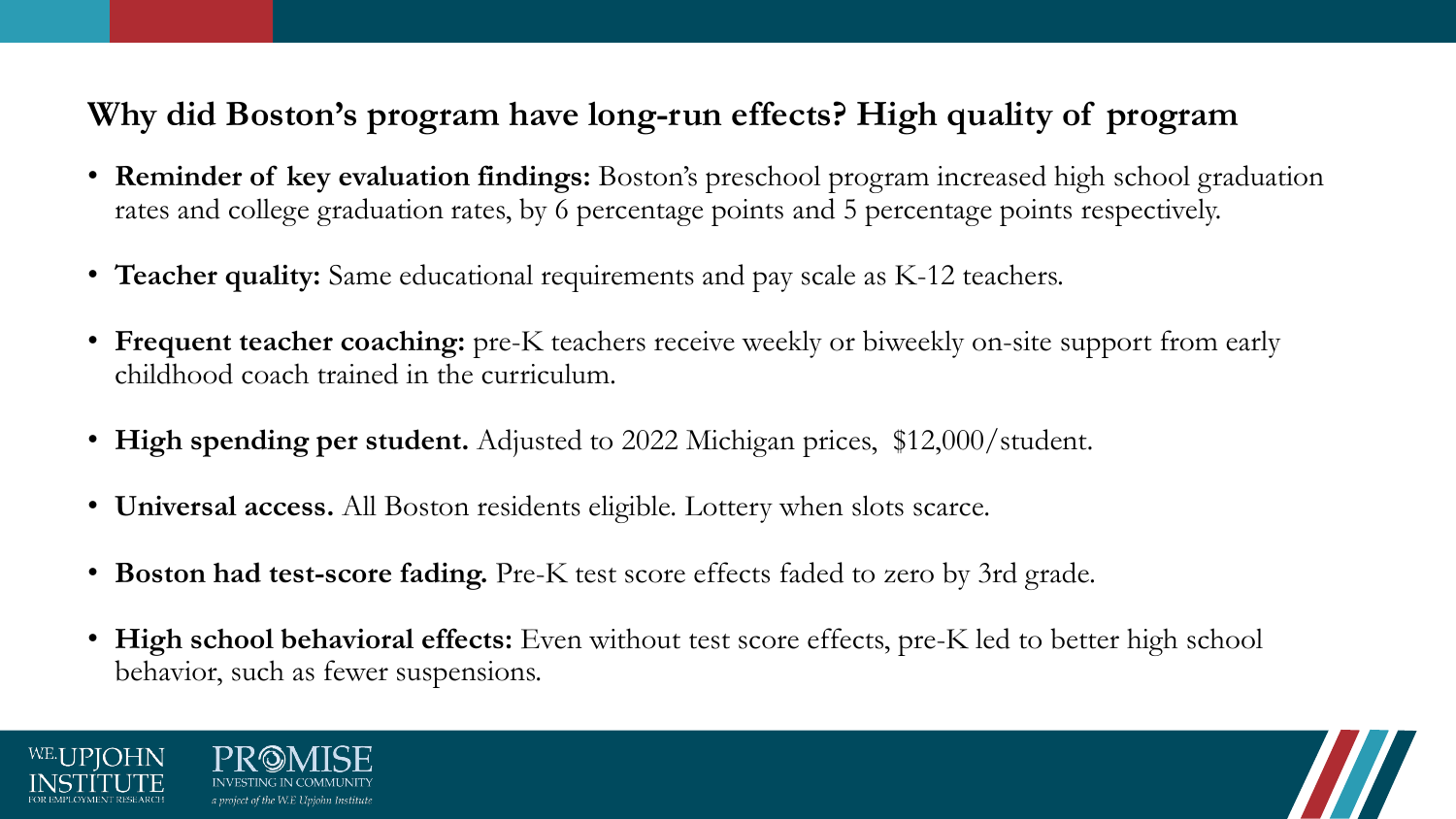**Why did Tennessee's programs not have positive effects at 6th grade? Possible explanation: Tennessee's program lacked some key quality features**

- **Reminder of key evaluation findings:** At 6<sup>th</sup> grade, Tennessee pre-K found to have zero or negative effects on test scores and behavior.
- **Initial effects did occur:** Tennessee's program increased test scores by end of pre-K.
- **Tightly income-targeted:** Less than 185% of poverty line.
- **Evaluators found program was poorly organized:** "The state didn't have a coherent vision…Each teacher was inventing pre-K on their own."
- **Classroom observations found low quality.** 85% of classrooms rated less than "good" during 2009-2011 study period.
- **K-12 follow-through may have been weak.** K-12 quality probably less than in Boston.



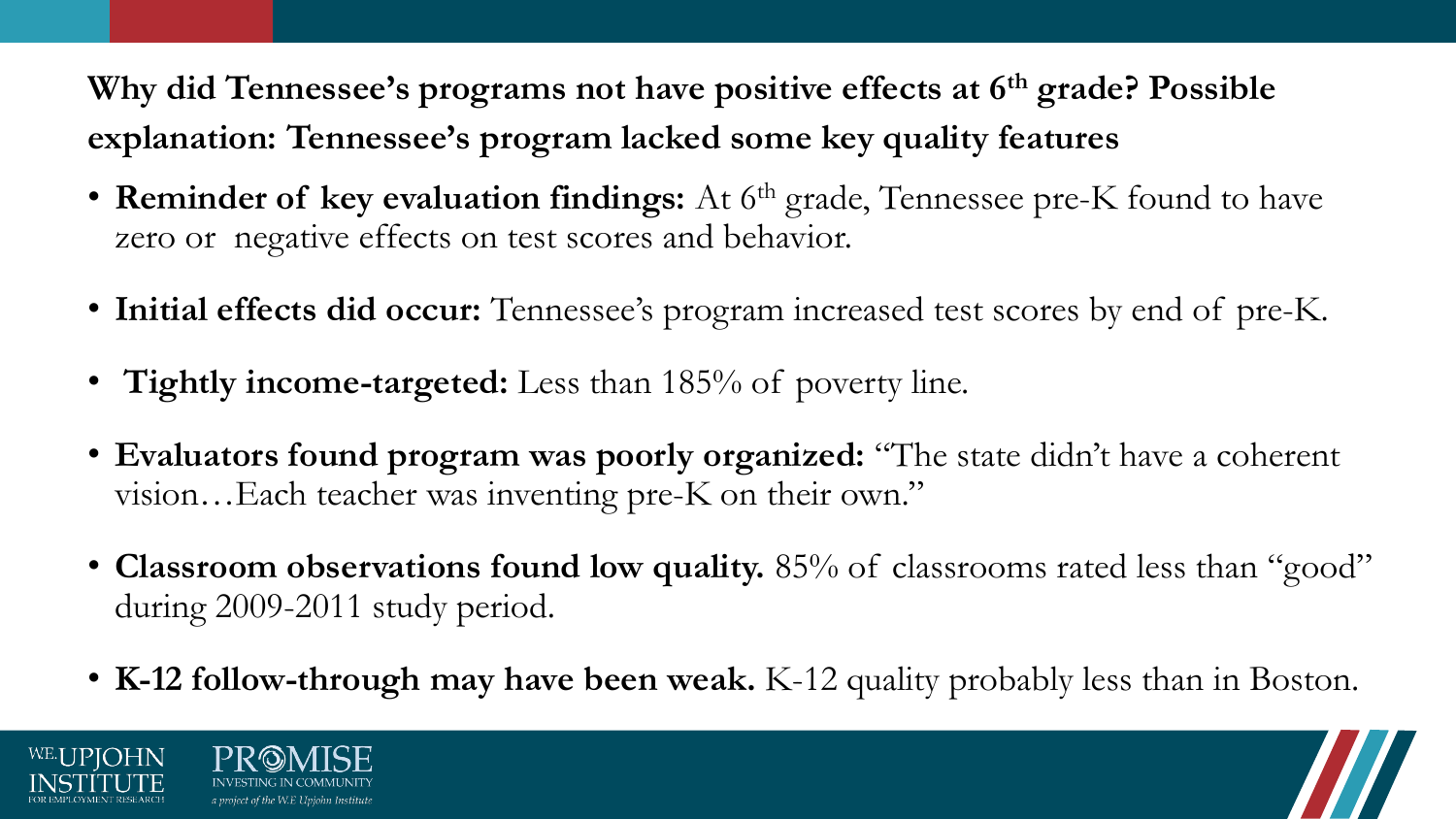## **Michigan pre-K access is up, but behind leading states**

Although Michigan Has Kept Pace with National Trends in State Pre-K Enrollment, It Has Lagged Leading States



W.E.UPJOHN FOR EMPLOYMENT RESEARCH

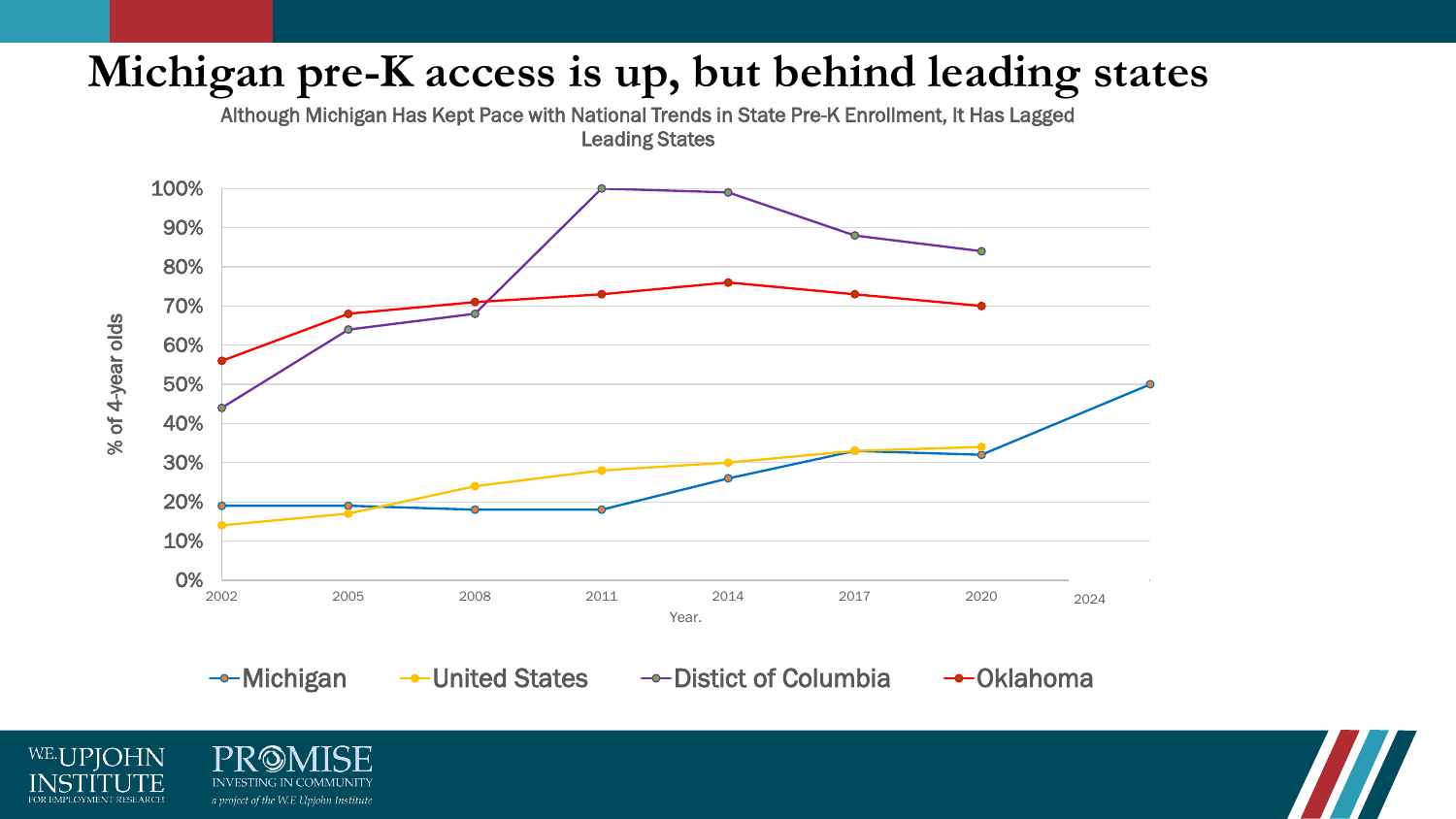#### **Michigan's real funding per full-day GSRP slot has declined until recently**

#### Real funding for the Great Start Readiness Program has significantly declined since the 1990's.



Full-Day Equivalent Great Start Readiness Program (GSRP) Funding per Student

SOURCE: Bartik's calculations using GSRP historical data and Detroit CPI (real in April 2022 \$)

WE.I IPIOHN

FOR EMPLOYMENT RESEARCH

**INVES** 

a project of the W.E Upjohn Institute

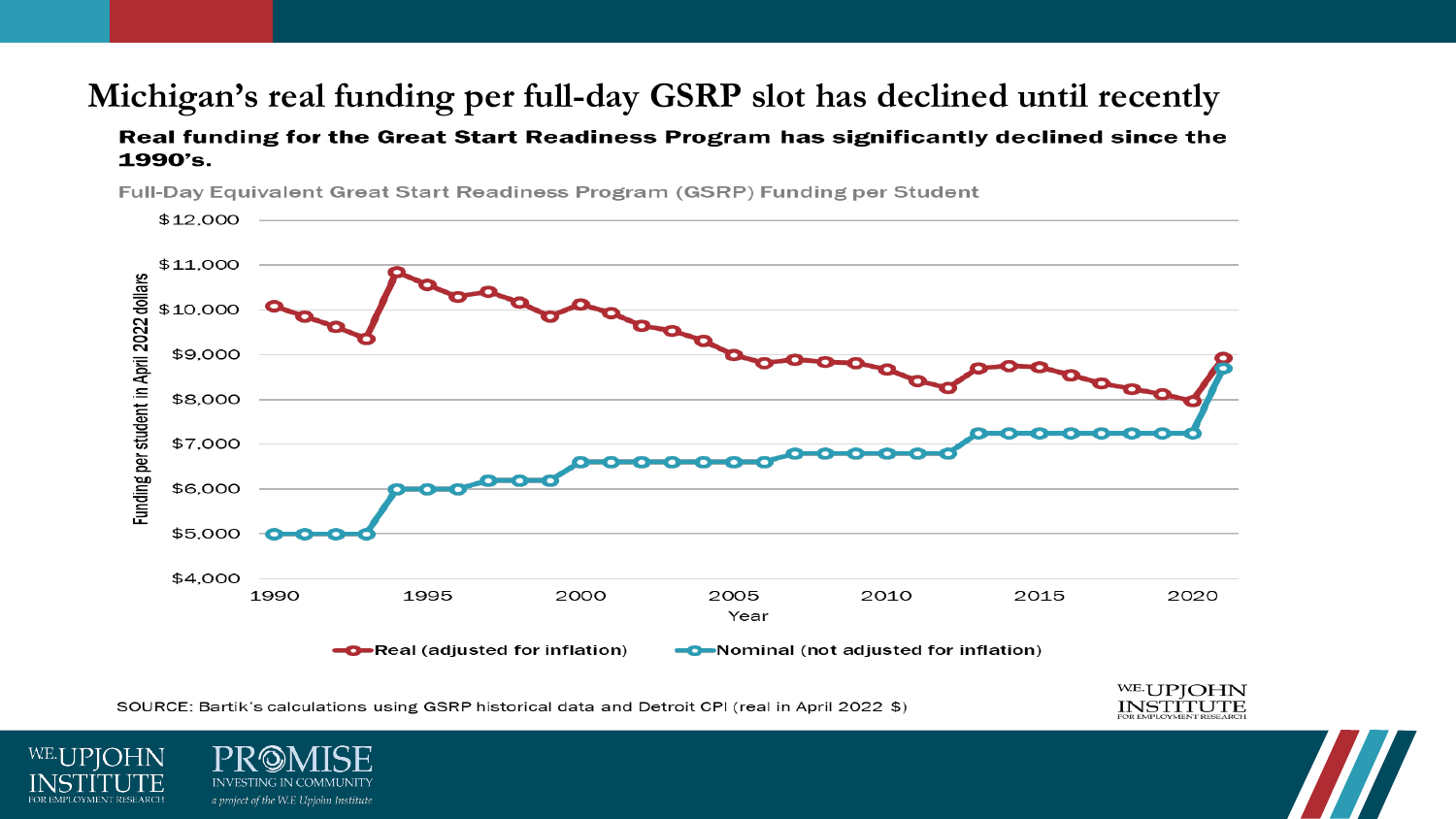# **Michigan's program meets basic standards that allow for highquality, but more teacher coaching/mentoring would help.**

- **High NIEER ratings:** Michigan meets 10 out of 10 quality standards of National Institute for Early Education Research (NIEER). These standards include curriculum, training, and class size. Among top 5 states.
- **NIEER standards are minimum.** Standards do not cover intensity and quality of particular activities to ensure quality.
- **Recommendation: improve teacher mentoring/coaching.** Fund a sufficient number of teacher mentors/coaches to do *weekly* visits to pre-K classrooms. This is particularly important because of high turnover in this sector (pandemic, inflation), and many new teachers. Possible models: Boston pre-K; Kalamazoo County Ready4s.